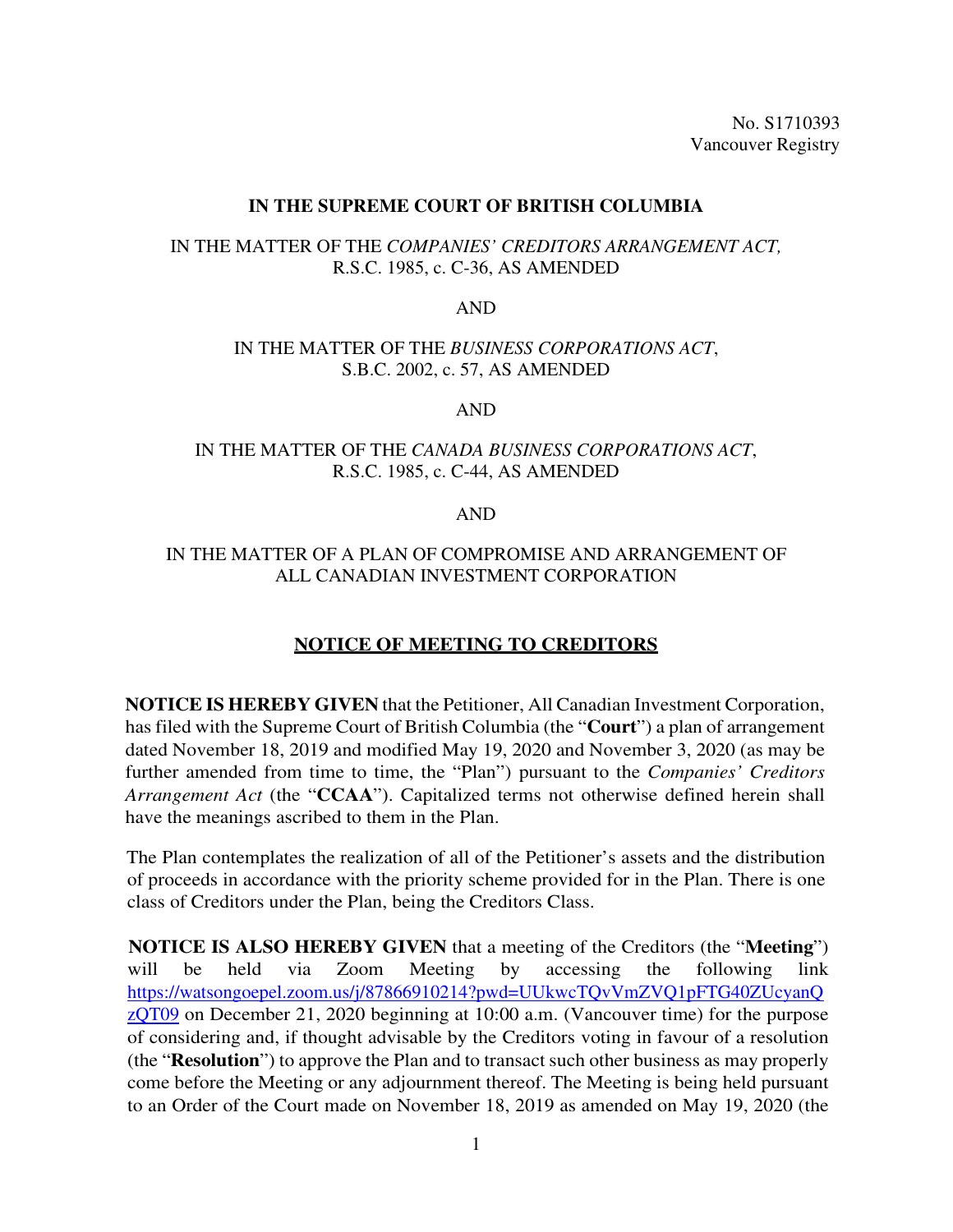## "**Meeting Order**").

For the Creditor Class, the quorum for the Meeting is the presence, in person or by proxy, of one Creditor entitled to vote at the Meeting.

Creditors may vote in person or by proxy at the Meeting. For the Resolution to be approved at the Meeting, at least a two-thirds majority in value of the Proven Claims of Creditors who actually vote upon this Plan (in person or by proxy) at the Creditors' Meeting, must vote in favour of the Resolution. The Plan must also be sanctioned by a final Order of the Court under the CCAA.

**The Monitor's Report to the Court reporting on the results of the vote on the Plan at the Meeting will be posted on the Monitor's website (** https://www.mceownassociates.com/all-canadian-investment-corporation **) on or before November 27, 2020.**

**NOTICE IS ALSO HEREBY GIVEN** that the application for an Order to approve and sanction the Plan will be brought by the Petitioner as soon as practicable after the Meeting (the "**Sanction Order Application**"). At the same time, the Petitioner will also seek certain other relief specified in the Plan. Subject to the satisfaction of the conditions necessary to implement the Plan, all claims will be dealt with in accordance with the terms of the Plan.

Any Creditor who is entitled and wishes to vote at the Meeting but is unable to attend the Meeting is required to date, sign, and return the enclosed proxy by email: jm@mceownassociates.ca, Fax: (604) 558-8021 or delivery at the following address:

> McEown + Associates Ltd. Court-appointed Monitor of All Canadian Investment Corporation 110 – 744 West Hasting Street, Vancouver, BC V6C 1A5 Attention: John McEown

In order to be valid and voted at the Meeting, a proxy must be either (i) received by the Monitor by **5:00 p.m. (Vancouver time) on December 18, 2020;** or (ii) deposited with the chair of the Meeting (or any adjournment, postponement or other rescheduling thereof) before the beginning of the Meeting.

The Monitor's address for the purpose of filing forms of proxy and for obtaining any additional information or materials related to the Meeting is as provided above.

> McEown + Associates Ltd. Court-appointed Monitor of All Canadian Investment Corporation 110 – 744 West Hasting Street, Vancouver, BC V6C 1A5 Attention: John McEown